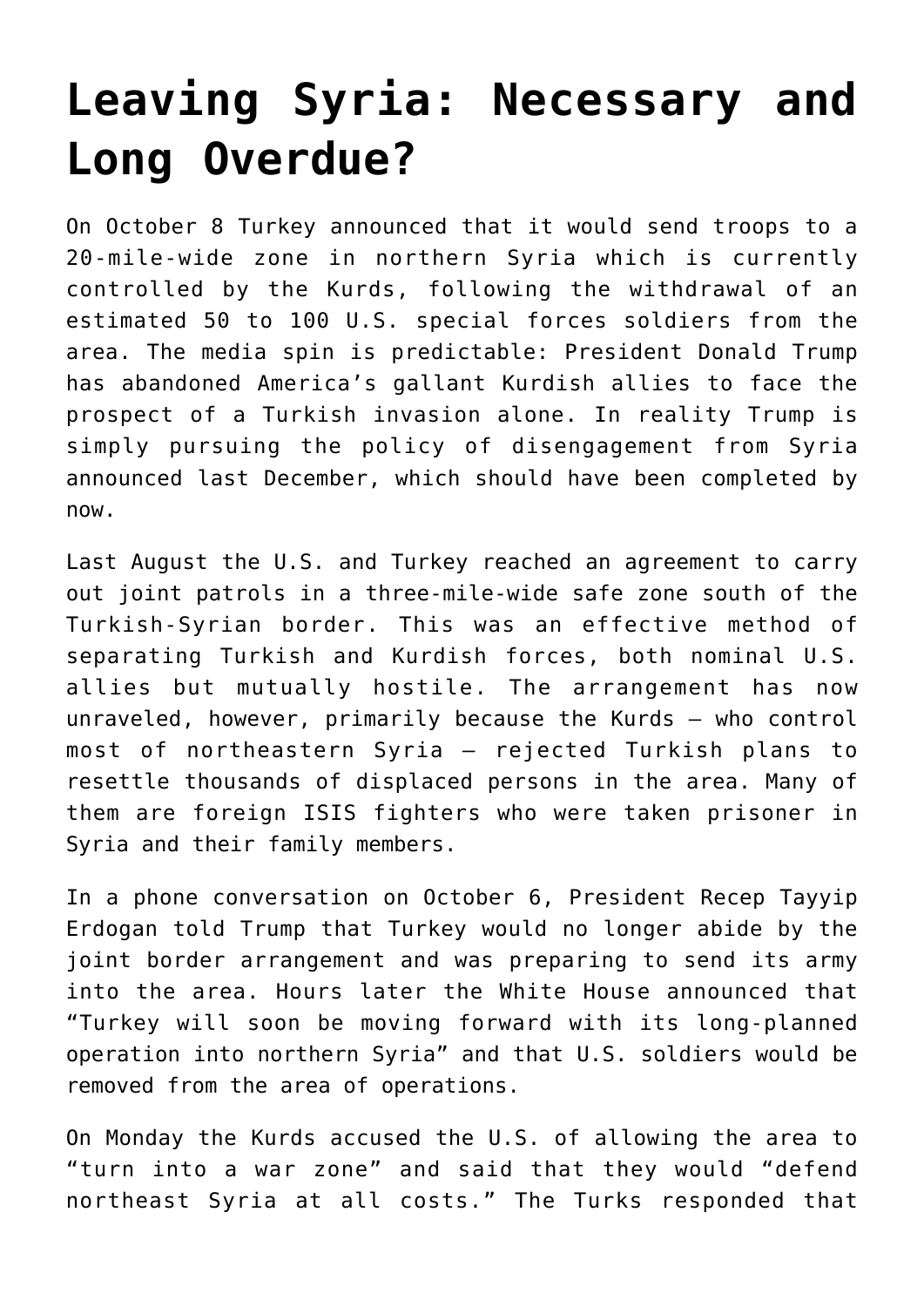"establishment of a safe zone is essential to contribute to stability and peace of the region, and for Syrians to live in safety." In reality, the key long-term Turkish objective is to prevent the establishment of a Kurdish entity on the country's southeastern border. This is considered an existential issue in Turkey, especially since the Syrian Kurds have long cultivated close relations with the far-left [Kurdistan](https://en.wikipedia.org/wiki/Kurdistan_Workers%27_Party) [Workers' Party](https://en.wikipedia.org/wiki/Kurdistan_Workers%27_Party) in Turkey. The PKK is a militant outfit which has been outlawed by Ankara as a terrorist organization.

Back home Trump was accused of letting down the Kurds who had helped defeat ISIS. Nancy Pelosi said the move "poses a dire threat to regional security and stability, and sends a dangerous message to Iran and Russia, as well as our allies, that the United States is no longer a trusted partner." Mitch McConnell claimed that "a precipitous withdrawal of US forces from Syria would only benefit Russia, Iran, and the Assad regime, and it would increase the risk that Isis and other terrorist groups regroup." Lindsey Graham tweeted that "this decision to abandon our Kurdish allies and turn Syria over to Russia, Iran & Turkey will put every radical Islamist on steroids. Shot in the arm to the bad guys. Devastating for the good guys."

The Administration rejected the accusation, saying that the Turks were not given a green light to start a military offensive and warning that they would be held responsible if ISIS fighters held in Kurdish camps were able to escape as a result Turkey's military action. Trump himself insisted somewhat eccentrically that if Turkey did anything that he considered to be off limits, he would "totally destroy and obliterate the Economy of Turkey."

The main culprits for the unresolved ISIS resettlement crisis are the governments of those European countries – primarily Germany, France, and Britain – which are unwilling to accept some 20,000 of their radicalized nationals and family members. Both Trump and the Kurdish-dominated Syrian Democratic Forces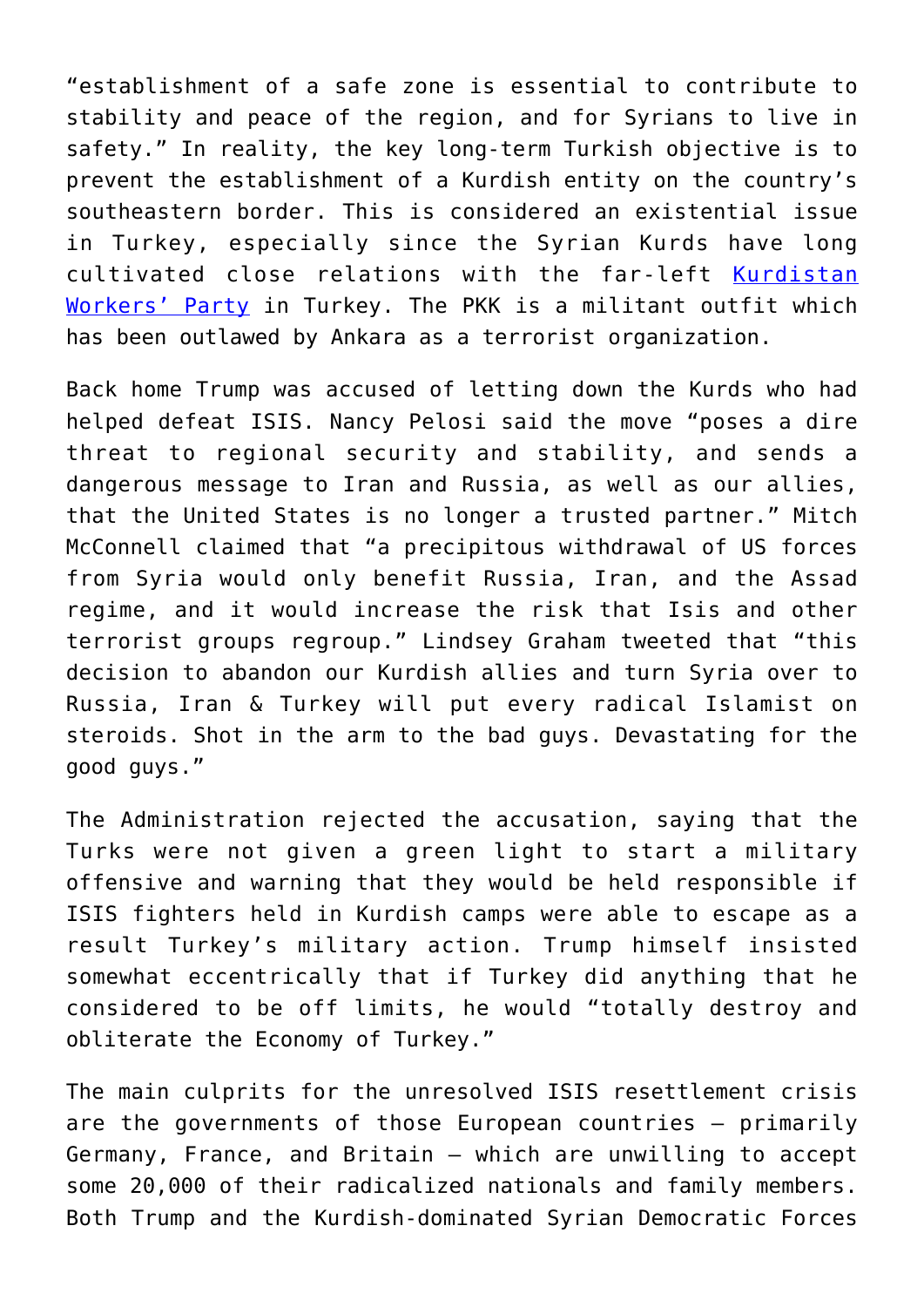(SDF) have demanded their repatriation for trial and rehabilitation at home. The issue has serious security implications. An SDF spokesman said on October 7 that it was unclear what would happen to the jihadists: "We repeatedly called for foreign states to take responsibility for their ISIS nationals, but there was no response."

It remains unclear whether Turkey has the ability or the will to take custody of the detainees being held in Kurdish jails and displacement camps. [As many as 74,000 women and children](https://www.theguardian.com/world/2019/oct/07/us-withdrawal-from-syria-leaves-fate-of-isis-fighters-and-families-in-detention-uncertain) [of the now-defunct Caliphate](https://www.theguardian.com/world/2019/oct/07/us-withdrawal-from-syria-leaves-fate-of-isis-fighters-and-families-in-detention-uncertain) are in the Kurdish-guarded Hawl camp, often described as a hotbed of violence and extremist ideology. The added problem is that Hawl is just outside the parameters of the 20-mile-deep safe zone which the Turks say they want to create.

Not for the first time a foreign-policy decision by Trump, which is demonstrably correct, has been fiercely attacked by the bipartisan establishment. He should stay the course, and reiterate that the mission in Syria had never been about securing a Kurdish statelet, or neutralizing Russian, Turkish, or Iranian influence, or removing the Assad regime. It was initiated by Obama in 2014 to help the Kurds fight the Islamic State.

That mission is accomplished, and inventing other objectives for its continuation come from those people who do not think that withdrawal of *any* U.S. troops, from *any* area of deployment, at *any* moment in time, is a good thing. His detractors also believe that no spot on the planet is *not* vitally important to the U.S. national security. Trump should state openly that no rational U.S. interest would be served by the continued deployment of American soldiers in Syria.

If Trump stays his course on Syria, and if he manages to make some progress on withdrawing from Afghanistan, America may finally free herself from the Middle Eastern quagmires. In